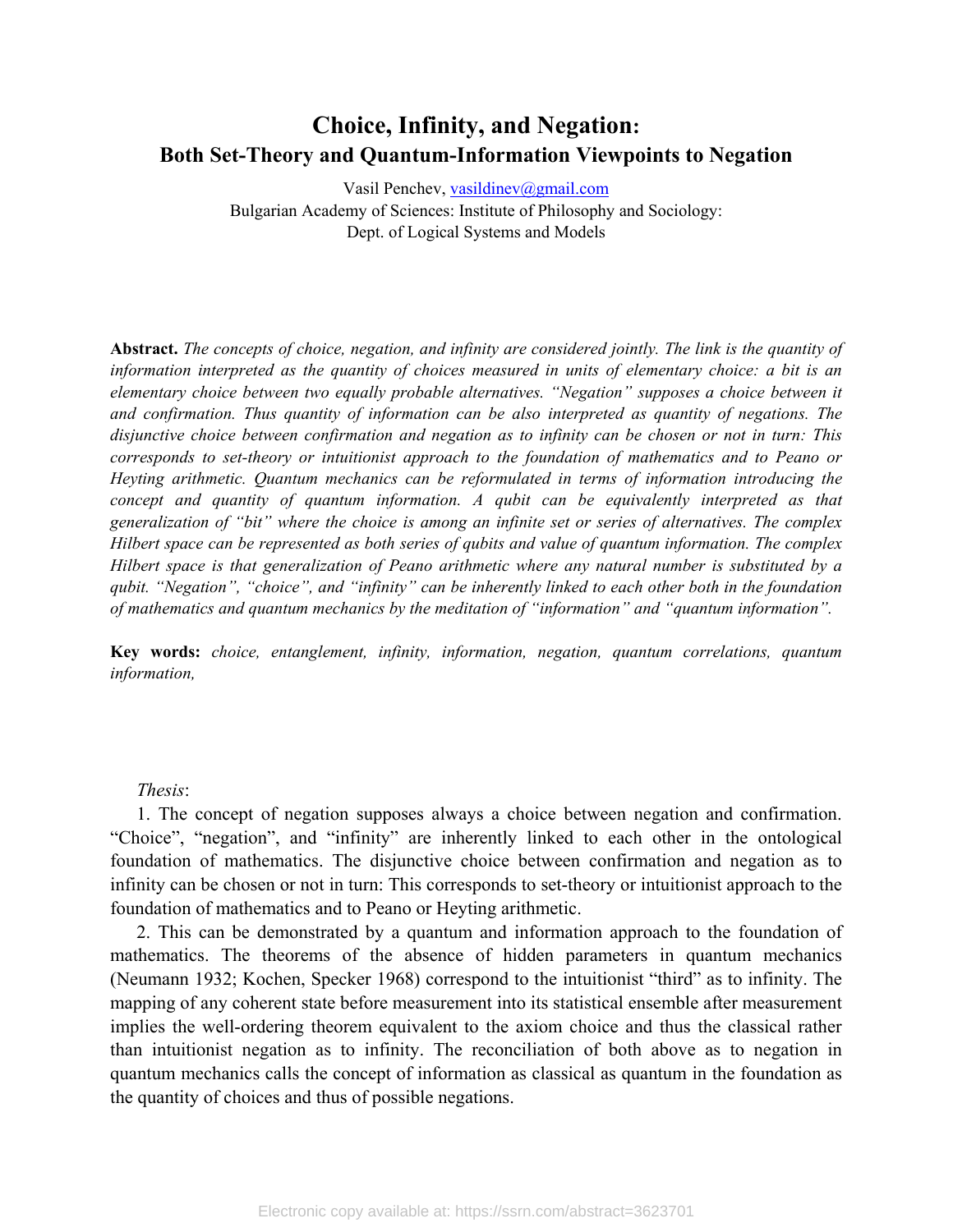#### *Prehistory*:

Intuitionism allows of the "third" along with confirmation and negation as to "spreads", which can continue unlimitedly. Thus Heyting arithmetic can be interpreted equivalently as Peano (1889) arithmetic, in which the "excluded third" is suspended as to infinite sets of natural numbers. Heyting inlike Peano arithmetic is consistent (Smorynski 1973; Visser 1982; Kanckos 2010) and can underlie mathematics. Gentzen's proof of completeness (1936; 1938) by transfinite induction as well as even Hilbert's finitism (1931; 1934) is reducible to Heyting arithmetic (Scarpellini 1972; Sommer 1995; Towsner 2005) as a two-dimensional Peano arithmetic or as Peano arithmetic complemented by choice. Actual infinity in set theory can be anyway consistently treated by means a bit stronger than a single Peano arithmetic: e.g. Peano arithmetic complemented by transfinite induction (Gentzen); two independent Peano arithmetics, i.e. a twodimensional Peano arithmetic (Heyting arithmetic in intuitionism); Peano arithmetic complemented by unlimited choice (Hilbert's finitism by " $\varepsilon$ -symbol"). They seem to be equivalent and thus infinity linked to choice and negation provable by Peano arithmetic.

### *The quantity of information*:

It can be introduced as the quantity of choices measured in units of elementary choice. That unit is a bit, i.e. the elementary choice between two equally probable alternatives. As the quantity of choices and in virtue of the above consideration, the concept of information turns out to be just what lacks in Peano arithmetic to be able to ground mathematics. In other words, Peano arithmetic complemented by the concept of information as a measure of choices or negations can generalize the ways for the foundation of mathematics.

#### *The quantity of quantum information*:

Quantum mechanics can be entirely reformulated in terms of information introducing the concept and quantity of quantum information. Its unit is a quantum bit (qubit) usually defined as the normed superposition of two orthogonal subspaces of the complex Hilbert space. A qubit can be equivalently interpreted as that generalization of "bit" where the choice is among an infinite set or series of alternatives. The complex Hilbert space in turn can be represented as a series of qubits, which is infinite in general, and any "point" in it (a "wave function" in quantum mechanics) is a value of quantum information. Furthermore, the complex Hilbert space is that generalization of Peano arithmetic where any natural number is substituted by a qubit. Thus the complex Hilbert space utilized initially by quantum mechanics is also a natural synthesis of Peano arithmetic and the concept of information therefore able to underlie mathematics in the approach above. It can be interpreted also as a set, any element of which is Peano arithmetic, e.g. as the set of all infinite subsets of Peano arithmetic.

## *"Choice", "negation", and "information"*:

These three closely linked notions are able to represent the fundamental mathematical concept of infinity avoiding the problem about "actual infinity". Furthermore, they have a natural interpretation in an experimental science such as quantum mechanics.

Information is the quantity of choices measured in units of elementary choice whether a bit or a qubit. A bit can be further decomposed as complex relation between identifying confirmation and negation and opposing them. Then a qubit is the case where confirmation and negation cannot be